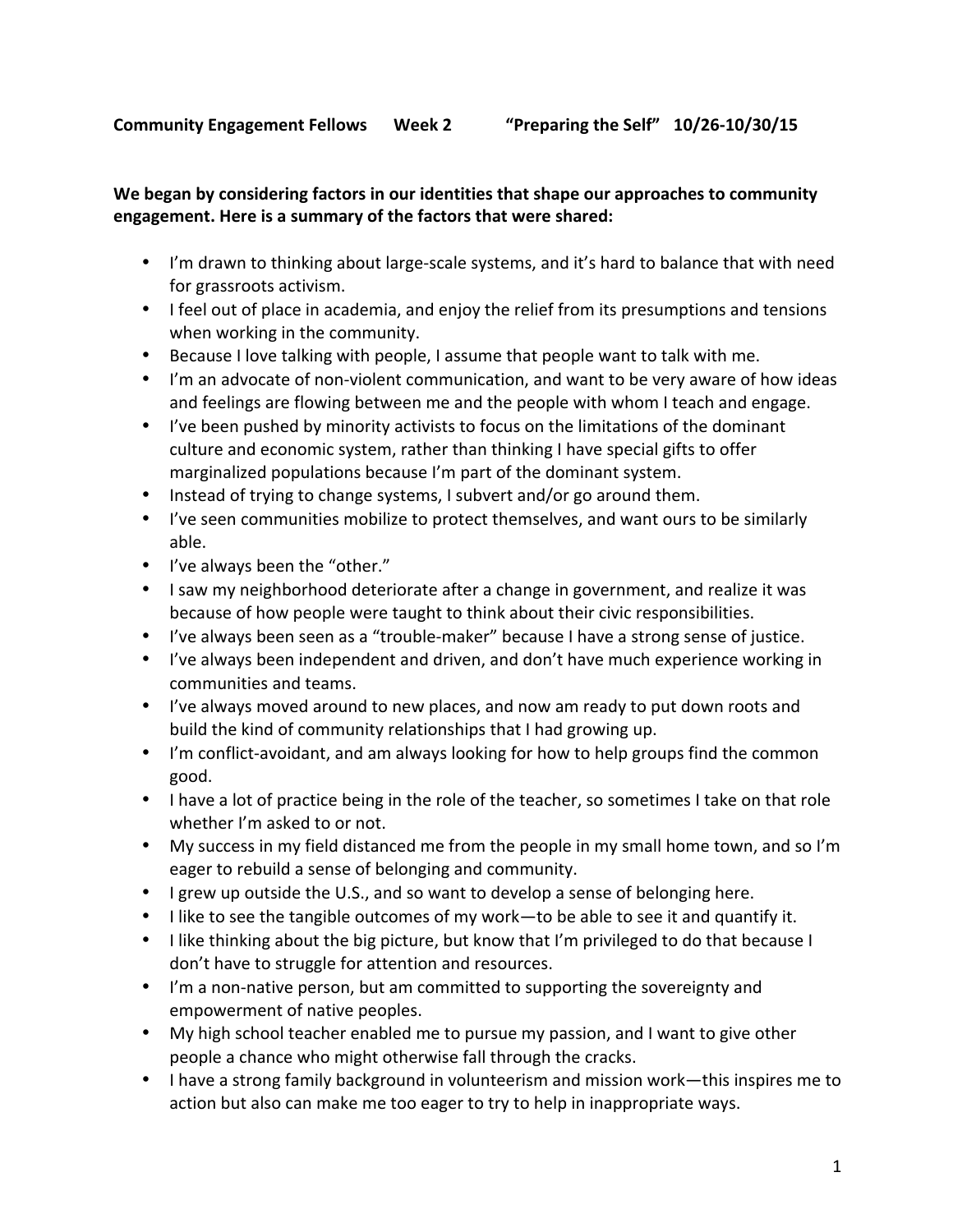- I'm from a family of teachers.
- I want to show how a woman can excel in my field, because women are so marginalized.
- My family engages in deep philosophical discussions, and I want my students to see the value of asking big questions and trying to live out the answers.
- I was the first to attend college in my family, and have always felt like an outsider in academia.
- I want my students to admire me.
- I grew up in a university town and that academic culture feels normal to me.
- I feel a sense of self-worth when I feel I can offer something valuable to those who need it.
- I want people to know that my profession can do good in the world.
- I grew up as a white person in disenfranchised minority communities. I was privileged but also discriminated against.
- Graduate school gave me a tendency to distance myself from painful realities of the world by theorizing about or categorizing the situation.
- I grew up in an organized, wealthy neighborhood, and people with quite different socioeconomic backgrounds may have trouble relating with me.
- I grew up in two different home cultures, and so am drawn to seeing how the same facts can be viewed and interpreted differently.
- I'm a parent of young children, and feel the tension between my family and professional identities.
- My parents were dedicated to service because of their religious convictions.
- My parents weren't able to be very involved in my schooling because of language barriers, and I want to help others avoid this problem.
- I plan to run for elected office someday, and I think about how the relationships I'm forming will affect that effort for better or worse.
- I'm an able-bodied white male, and am often perceived by marginalized people as powerful and well-connected, but also untrustworthy.
- I have a tendency to always think that bigger is better, like many Americans.
- I'm a new parent, and feel anxious to create a world that is healthy for my child.
- I'm concerned that I'm leaving my children with a less free country than the one I grew up in.
- I had teachers who looked out for me, and think every kid deserves a chance.
- I've always lived my life on an academic calendar, and can forget that others do not.
- I was part of a desegregated elementary school, and it showed me the power of a diverse community.
- My life experience has shown me how valuable and useful my discipline is, and this inspires my work. I need to recognize that its importance may not be as evident to my students.
- My hometown was not diverse or stimulating, and I rebelled and discovered the larger world. I want to help students push beyond the boundaries of our limited campus culture.
- I like to be praised, and avoid criticism.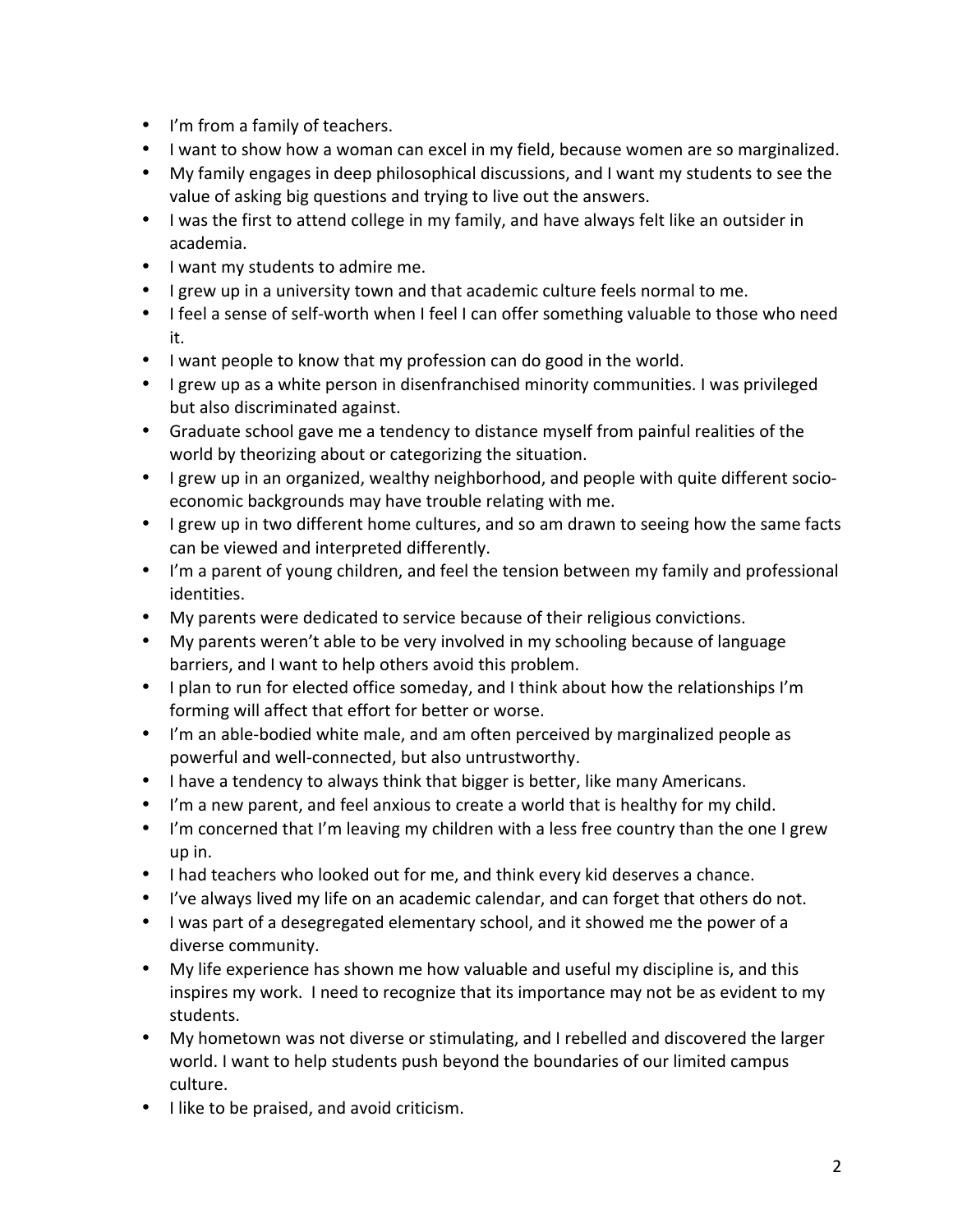- My father was a political activist—showed me how to stand up for my principles no matter the cost.
- My family immigrated and had to work hard to develop a supportive community in our new home place.
- My life's work has been breaking down institutional barriers that prevent people from supporting each other and recognizing humanity of others.
- I worked in the business world and encountered too many people who didn't know how to think.
- I come from a culture that values service to society above the needs of the individual.
- I'm a member of a religious minority that was excluded from education in my home country.
- I always played outside as a child, and think we all are better the more we're engaged in the real world.
- I see education as the only way of building world peace.
- I sense that the system is hostile and destructive because so many voices are left out.
- I learned early on that some people are truly disadvantaged.
- I want to learn to balance my western education with my indigenous values and background.
- As a high schooler I found my own path to get me out of a traumatic family situation.
- I'm the youngest in a big family, and always like to work in the background making good things happen.
- I've never been motivated by leaders or coaches who yell; I prefer gentle prodding and encouragement.
- I'm trying to dis-identify with my identity, because I worry that identity politics lead us to demonize others.

## We then discussed what advice we'd share, and give ourselves, about how to become better prepared to do effective, ethical community-engaged work.

## Here is a summary of those tidbits of wisdom:

- See students as an asset for effectively engaging the community.
- Separate "engagement" from "service."
- Start small. Start successful.
- Ask for help. Admit what you don't know.
- Trust others to care as much as you, and have as much to offer.
- Pay attention to power relationships.
- Value the margins, and the marginalized.
- People are your teachers, not your subjects.
- Start by looking in the mirror.
- Keep reminding yourself of the big questions.
- Observe deeply. Do nothing right away (instead listen, reflect, and learn).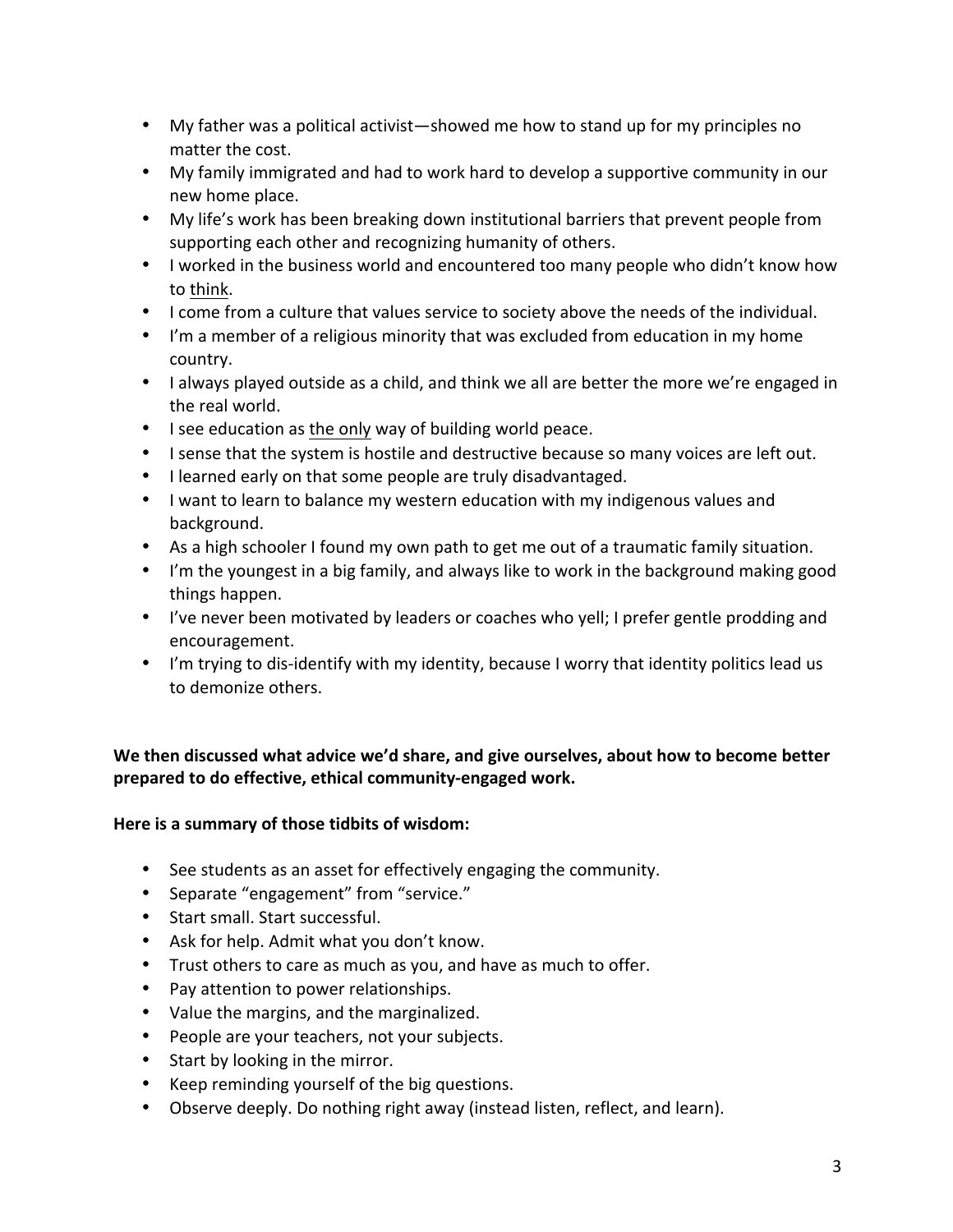- Listen openly. Listen first. Listen more than you talk.
- Understand that you have real impacts, even on day one.
- Don't take yourself too seriously.
- Reveal your complex self, and see the complexities in others.
- Be available, but have boundaries.
- Expect difficulties, and for things to be "messy." Give yourself a chance to do better.
- Practice self-care (this includes getting enough sleep). "An empty well cannot give."
- Question respectfully.
- Acknowledge your expectations, and those of your students and community partners.
- Check in often.
- Be humble, reverent, and patient.
- Be collegial; talk with the people down the hall.
- "Every idea is utopian until we turn it into social practice."— Remember to begin.
- Be open to new ideas and methods.
- Avoid the cult of the iconic hero.
- Link engagement work with other teaching and research obligations.
- Be realistic about how much time you have. Make a timetable, and then multiply by 3.
- Lean into existing connections—recognize you're already part of "we."
- Step up, and step back.
- Learn the history, but don't be beholden to it.
- Learn the names of the people you work with.
- Bring food to share.
- Invite your community partners to your house for dinner.
- Make the process of relationship-building fun.
- Find wise guides and mentors—especially elders.
- Be honest about your intentions and capacities.
- Write down what others talk about and care about.

## We concluded by sharing specific actions we plan to take to prepare ourselves to propose a project by the beginning of winter quarter. These actions included:

- Learning the culture and operating procedures of my institution better.
- Talking with staff of a local office of a federal agency.
- Spending more time in downtown Bellingham.
- Following up on an invitation from colleagues at another institution.
- Going to a city council meeting.
- Talking with a colleague I met at a conference.
- Talking with a colleague on campus that teaches the same course.
- Talking with local business leader.
- Taking a Geographic Information Systems course.
- Digging into the resources in the Washington State Archives on campus.